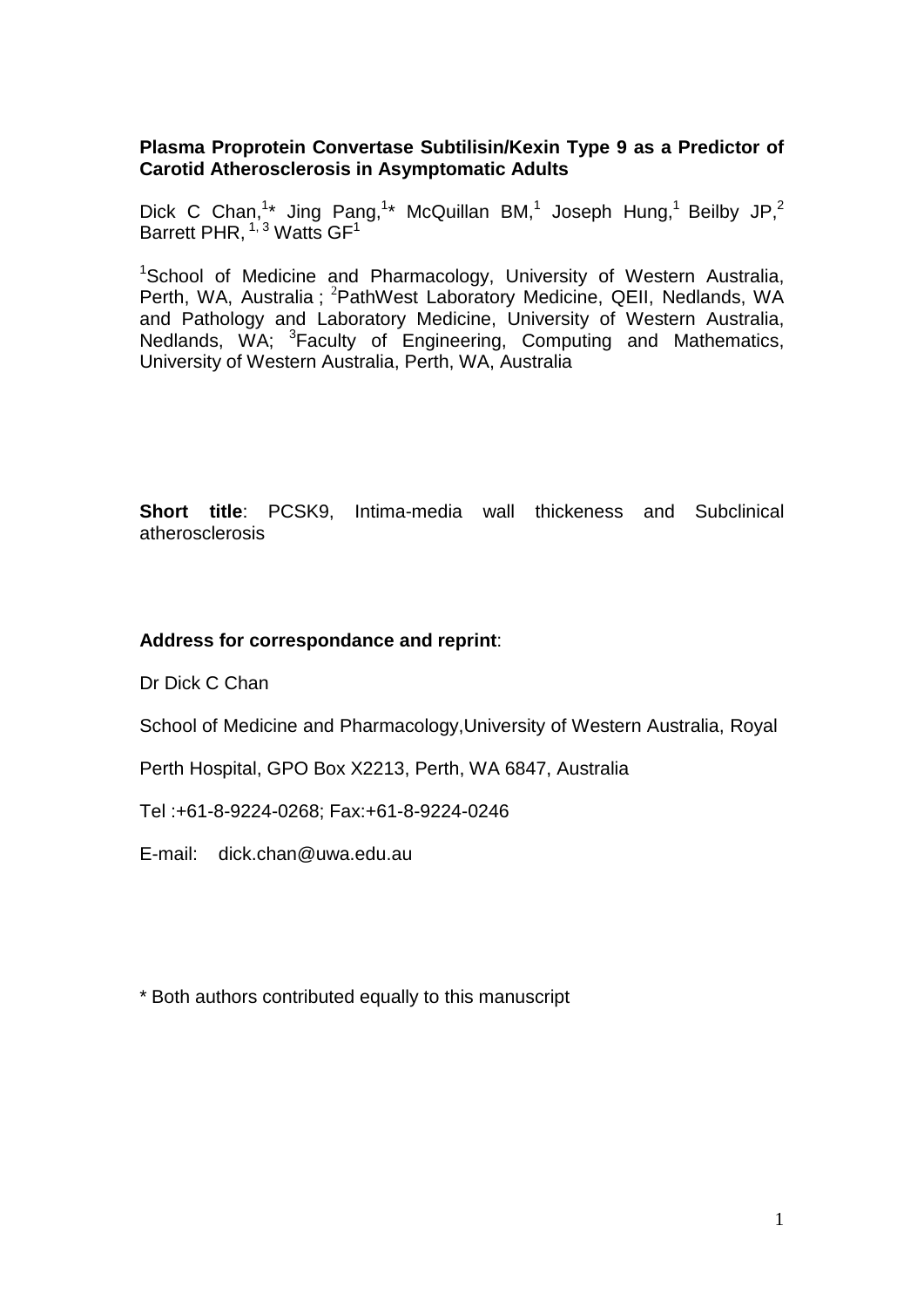## **Abstract**

**Background:** Atherosclerosis is a lipid-driven inflammatory disease of the arterial wall involving complex and multifactorial processes. Proprotein convertase subtilisin kexin type 9 (PCSK9) may play a role in the development of atherosclerosis.

**Methods:** We investigated the associations between serum PCSK9 and carotid intima-medial wall thickness (IMT), a measure of subclinical atherosclerosis that predicts cardiovascular events, in 295 asymptomatic subjects from community. Carotid IMT was determined by high-resolution Bmode carotid ultrasonography and serum PCSK9 was measured by immunoassay.

**Results:** In univariate analysis, serum PCSK9 concentration was positively  $(P<0.05$  in all) associated with age  $(r=0.204)$ , BMI  $(r=0.149)$ , waist circumference (r=0.139), systolic blood pressures (r=0.116), glucose (r=0.211), insulin (r=0.178), HOMA score (r=0.195), plasma triglyceride (r=0.285), total cholesterol (r=0.241) and LDL-cholesterol concentrations (r=0.172). In multivariate regression including male gender, hypertension, smoking status, HOMA score, obesity, LDL-cholesterol, lipoprotein (a) or markers of inflammation, serum PCSK9 remained an independent predictor of mean carotid IMT (P<0.001).

**Conclusions**: These data suggest that serum levels of PCSK9 may contribute to increased risk of subclinical carotid atherosclerosis independent of conventional risk factors. Whether PCSK9 inhibition improves cardiovascular outcomes remains to be demonstrated in large, ongoing clinical trials.

**Keywords:** PCSK9, Cartoid IMT and Cardiovascular Disease

 $\mathfrak{D}$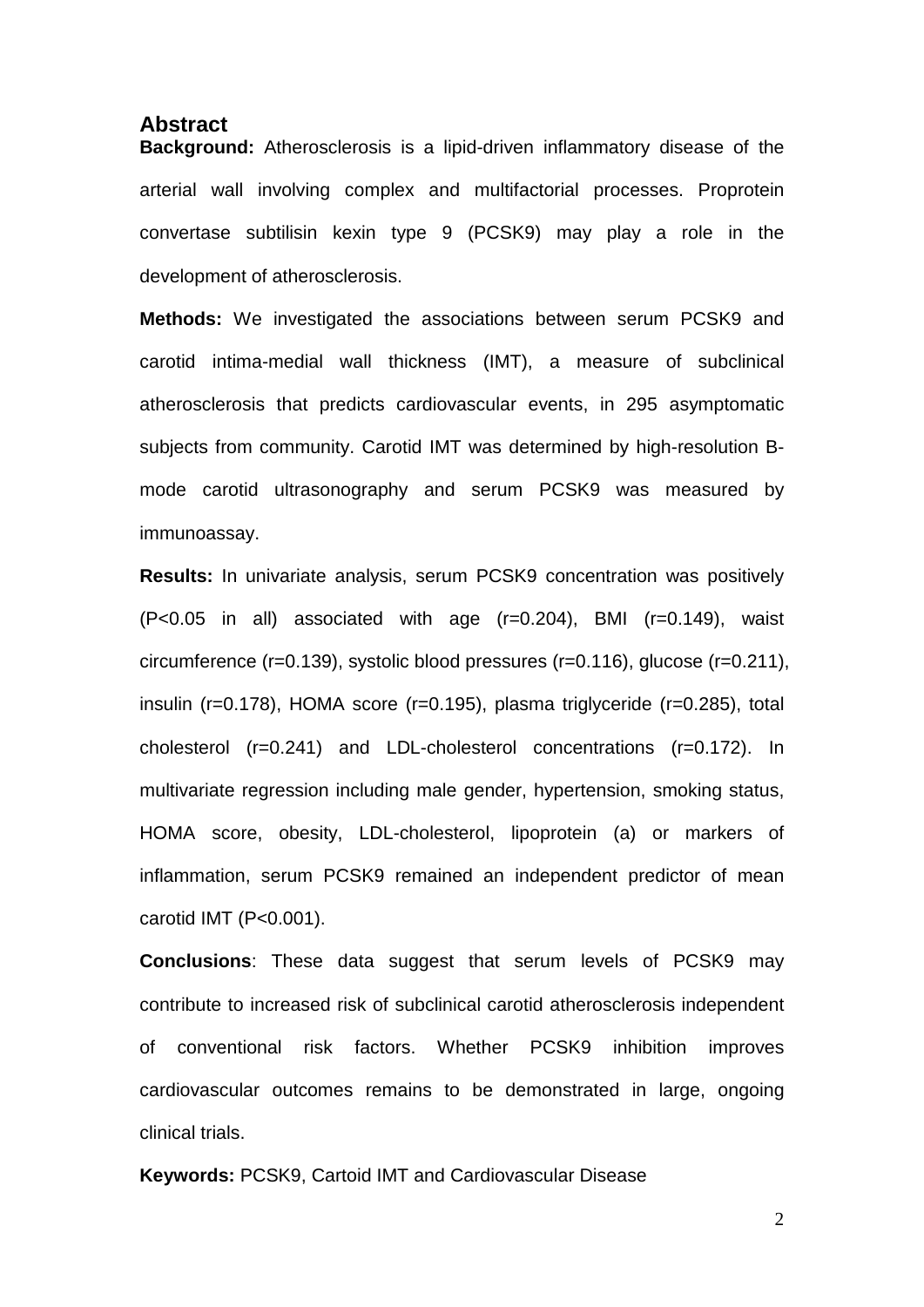# **INTRODUCTION**

Atherosclerosis is a chronic, lipid-driven inflammatory disease of the arterial wall involving complex and multifactorial processes, such as endothelial dysfunction, influx and modification of low-density lipoprotein (LDL), leukocyte recruitment, foam cell formation and plaque development [1]. Individuals with subclinical atherosclerosis are at increased risk for future cardiovascular disease (CVD) [2, 3]. Although traditional plasma lipid and inflammatory factors are important for the development of atherosclerosis, they do not fully account for the variation in risk of CVD. Hence, identifying new plasma markers associated with subclinical atherosclerosis can have important application for clinical practice.

Proprotein convertase subtilisin kexin type 9 (PCSK9), a secretory protease produced by the liver and detectable in human plasma, has recently been suggested to play a role in the development of atherosclerosis [4]. PCSK9 is a key regulator of the LDL receptor and hence the metabolism of LDL [5]. In vitro and animal studies demonstrate that secreted PCSK9 binds to and redirects the LDL receptor to lysosomes for degradation; this inhibits the intracellular recycling of LDL receptors and the subsequent removal of LDL particles from plasma. Gain-of-function mutations of PCSK9 can express as familial hypercholesterolaemia (FH) with high risk of coronary artery disease, whereas PCSK9 deficiency results in low LDL-cholesterol and protection against coronary artery disease [6, 7]. More recently, experimental studies also indicate that PCSK9 could accelerate atherosclerosis by promoting vascular inflammation [8].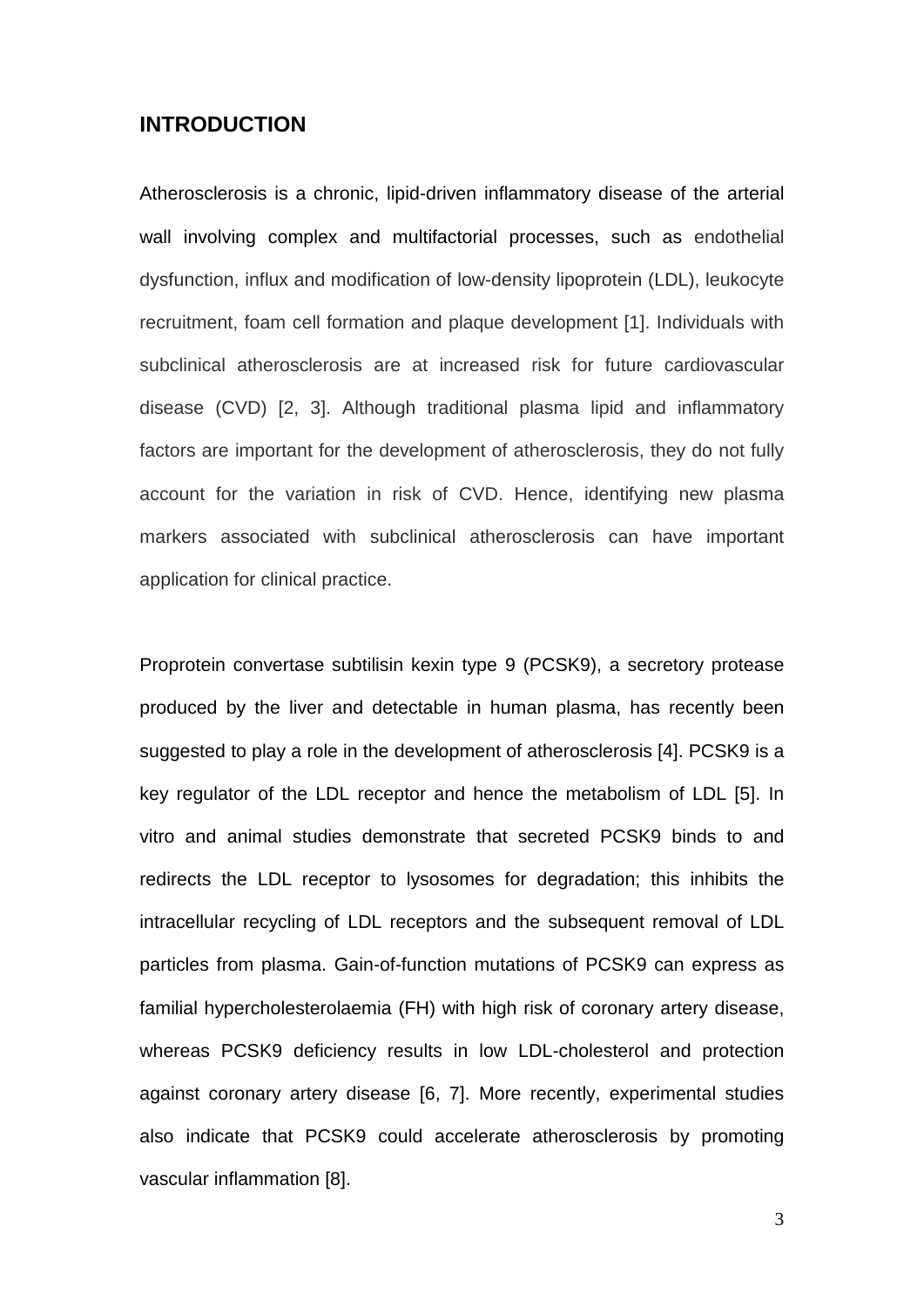High-resolution B-mode carotid ultrasonography has been used for noninvasive detection of subclinical atherosclerosis in large community-based cohorts [9]. We and others have demonstrated that carotid intima-medial wall thickness (IMT), a measure of subclinical atherosclerosis that predicts incident coronary heart disease, is correlated with standard cardiovascular risk factors [10-12]. A report by Cohen et al also found that genetic variations in PCSK9 were associated with changes in carotid IMT in a large population study [7]. In the present study, we investigated the association between serum PCSK9 concentration and carotid IMT in a cross sectional, community-based sample of asymptomatic subjects in Western Australia.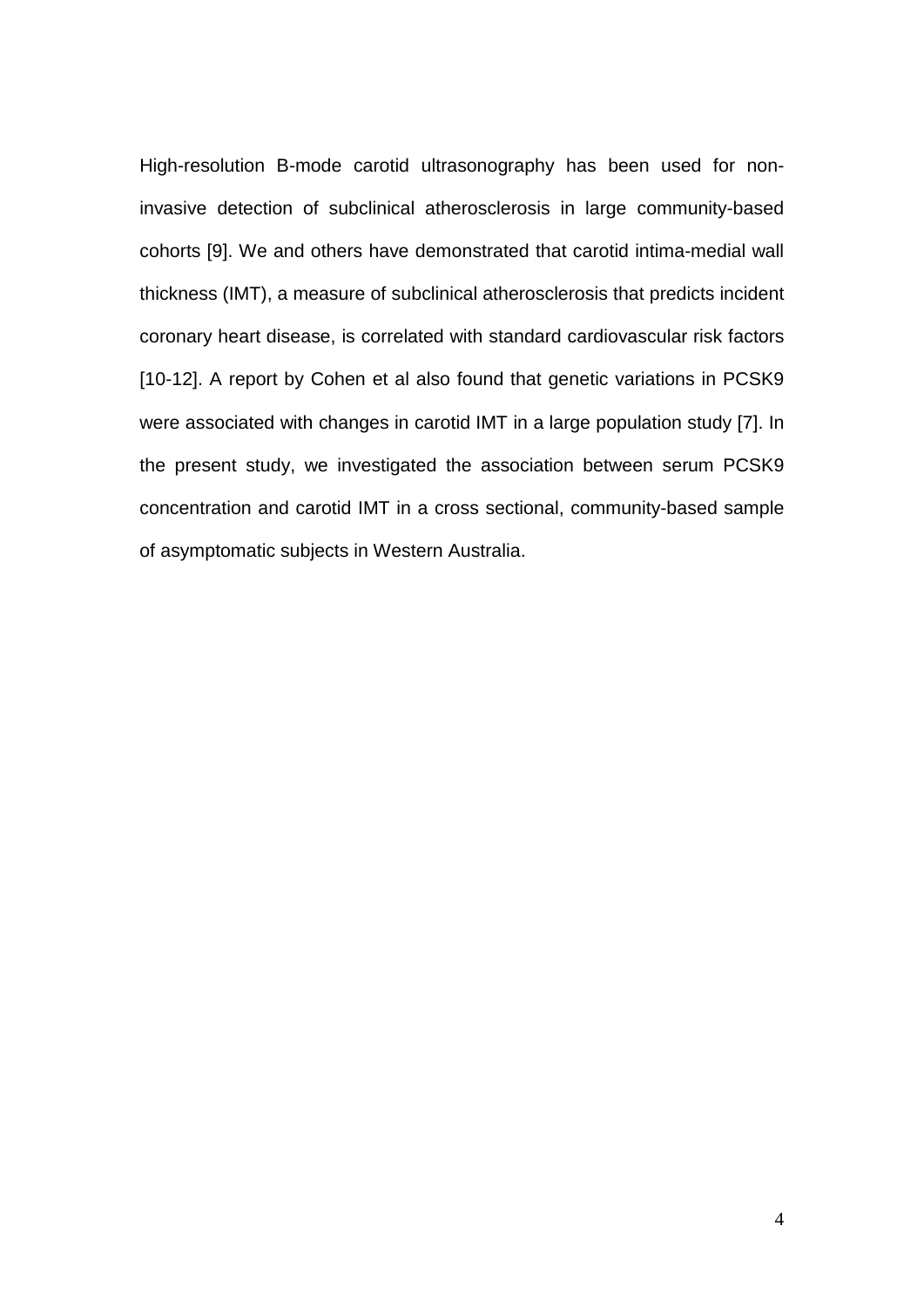### **METHODS**

### *Study population*

The data presented here were derived from a sample of participants in the Perth Carotid Ultrasound Disease Assessment Study (CUDAS) [12, 13]. The selection criteria and study design of this community-based study have been detailed previously. The participants were randomly selected from the Perth Community population and assessed for cardiovascular risk factors and had carotid B-mode ultrasound performed. This present study sample was confined to the 295 asymptomatic subjects (151 men and 144 women; age 53  $\pm$  13 years [mean  $\pm$  SD], range 28 to 77) in whom we had available serum (stored at -70°C) to measure PCSK9. A self-administered questionnaire similar to that used by the 1994 Australian National Heart Foundation Perth Risk Factor Prevalence Survey was used to record a history of smoking, hypertension, hyperlipidaemia, diabetes, angina pectoris, myocardial infarction, stroke or a family of premature-onset myocardial infarction (MI) or stroke by age 55 years in first degree relatives. Anthropomorphic measurements and the lower of two resting blood pressures were recorded. Body mass index (BMI) was calculated as weight (kg)/height  $(m)^2$ . The study protocol was approved by Sir Charles Gairdner Group Human Research Ethics Committee (Reference No: 2014-086). Written informed consent was obtained from all study participants.

## *Biochemical analysis*

A fasting blood sample was obtained from each subject. The methods for measurements of biochemical analytes were previously described [12,13].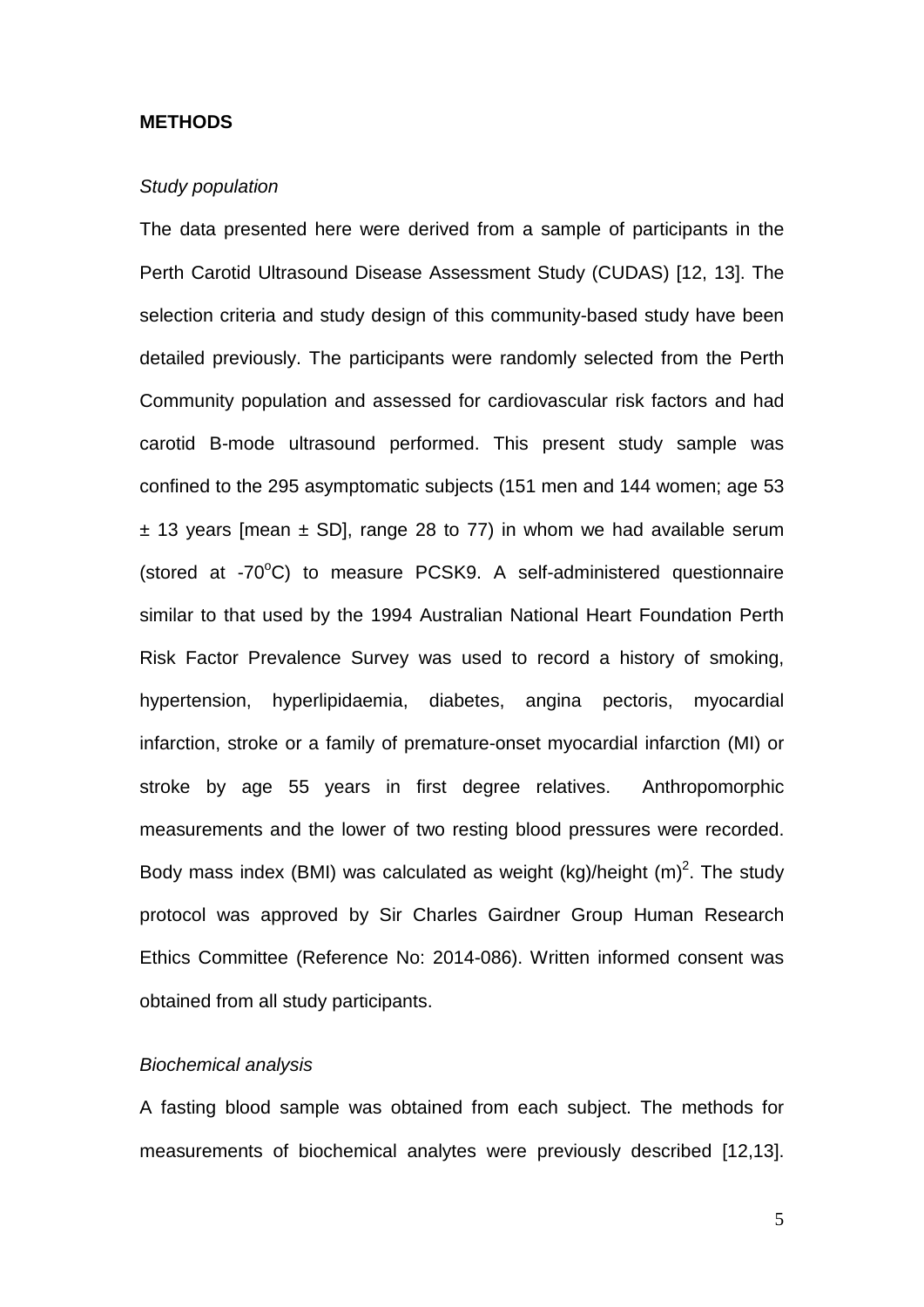Total cholesterol, high-density lipoprotein (HDL)-cholesterol, triglyceride and glucose levels were determined enzymatically on a Hitachi 747 autoanalyzer (Tokyo, Japan). The LDL-cholesterol was calculated by Friedewald's method; all individuals has fasting triglyceride levels <4.5 mmol/L. Insulin was measured using a two-site immunoenzymometric assay (Tosoh A1A-600 immunoassay analyser, San Francisco). Lipoprotein(a) (Lp(a)) concentration was determined by rate nephelometry (Beckman-Coulter Inc., Fullerton, CA, USA). Insulin resistance was estimated using the HOMA formula: fasting insulin (mU/L) X fasting plasma glucose (mmol/L)/22.5. Serum PCSK9 and plasma interleukin-6 (IL-6) were measured by immunoassay (R & D Systems); the inter-assay coefficients of variation for these methods were <5%. Serum hs-CRP was measured by a microparticle turbidity assay (Hitachi 917, Roche). Monocyte and white cell counts were measured by a Coulter counter.

#### *Carotid ultrasound*

Bilateral carotid B-mode ultrasound was performed by two trained sonographers using a 7.5-MHz annular phased-array transducer on an Interspec (Apogee) CX 200 ultrasound machine as previously described [12,13]. The IMT was defined as the distance between the characteristic echoes from the lumen–intima and media–adventitia interfaces on the far wall of the distal common carotid artery measured over a 1 cm segment length. A thorough search of the distal common carotid, carotid bulb, and internal and external carotid arteries was also made to determine the presence of focal plaque. Plaque was defined as a clearly identified area of focal increased thickness (≥1 mm) of the intima–media layer. Three end-diastolic images were analysed from the right and left distal common arteries at a site free of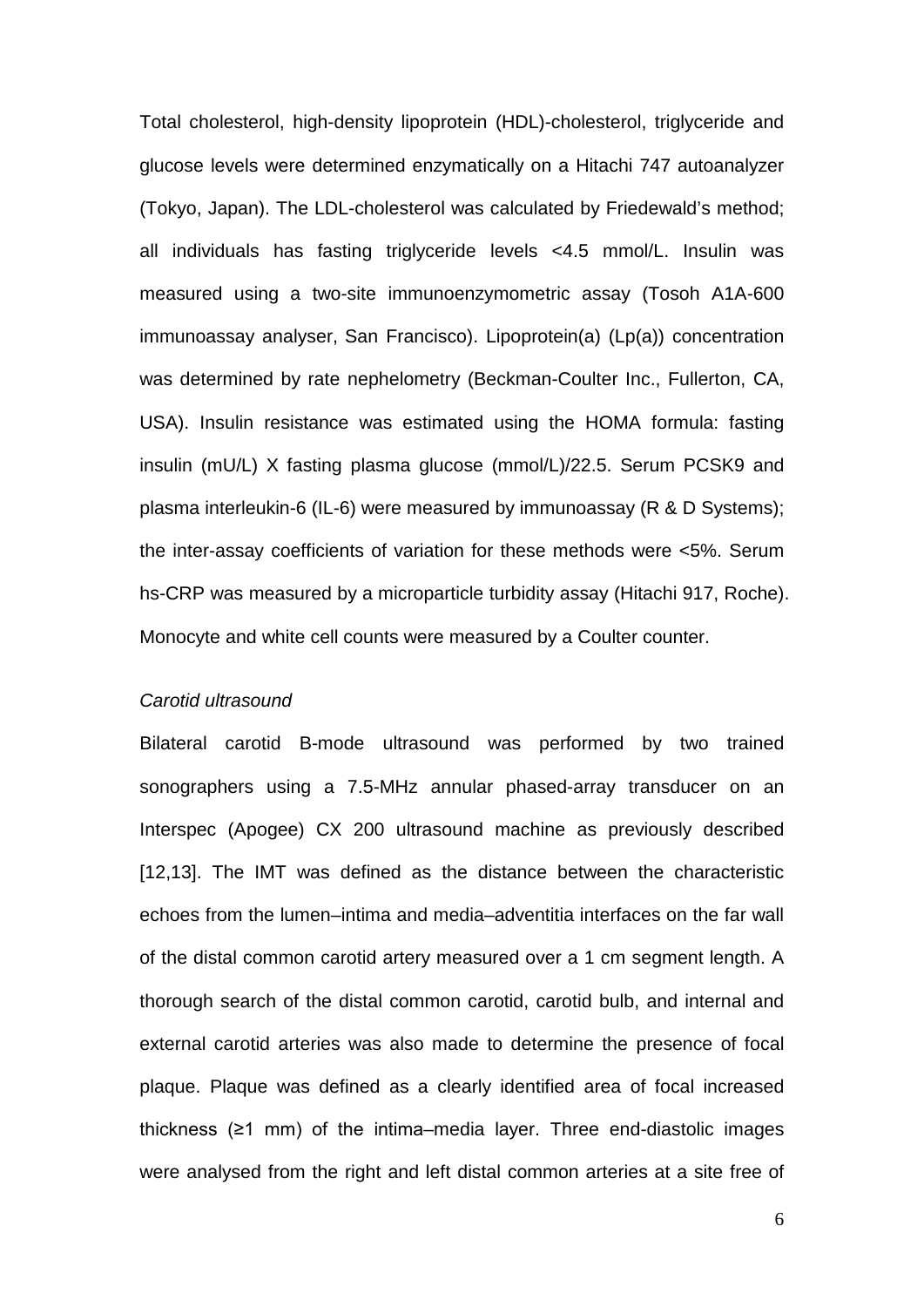any discrete plaque and measurements averaged to give the mean IMT. Repeat measurements of randomly selected scans revealed no significant variation in the IMT measurements. The intraobserver coefficient of variability for image acquisition and analysis in our laboratory was 2.9% for sonographer no. 1 and 4.8% for sonographer no. 2. The interobserver coefficient of variability was 5.9%. The mean (±SD) difference in carotid artery IMT between repeat measurements varied from  $0.03 \pm 0.02$  mm for intraobserver variability to  $0.05 \pm 0.04$  mm for interobserver variability.

### *Statistical analysis*

All analyses were performed using SPSS 21 (SPSS, Inc., Chicago). Associations were examined by simple and multivariate linear regression methods. Logarithmic transformation was used where appropriate for continuous variables with skewed distributions. Outcome variable of the association analyses was mean carotid IMT. Partial regression analysis was performed to adjust the use of cholesterol-lowering mediation (yes or no) for the association between serum PCSK9 and mean carotid IMT. We restricted our selection of independent variables for multivariate regression analysis to those are considered as potential risk factors for increased carotid IMT. These include age, male gender, hypertension, obesity, smoking, glucose, lipids, Lp(a), adipocytokines and plasma makers of chronic inflammation. Statistical significance was defined at the 5% level using a two-tailed test.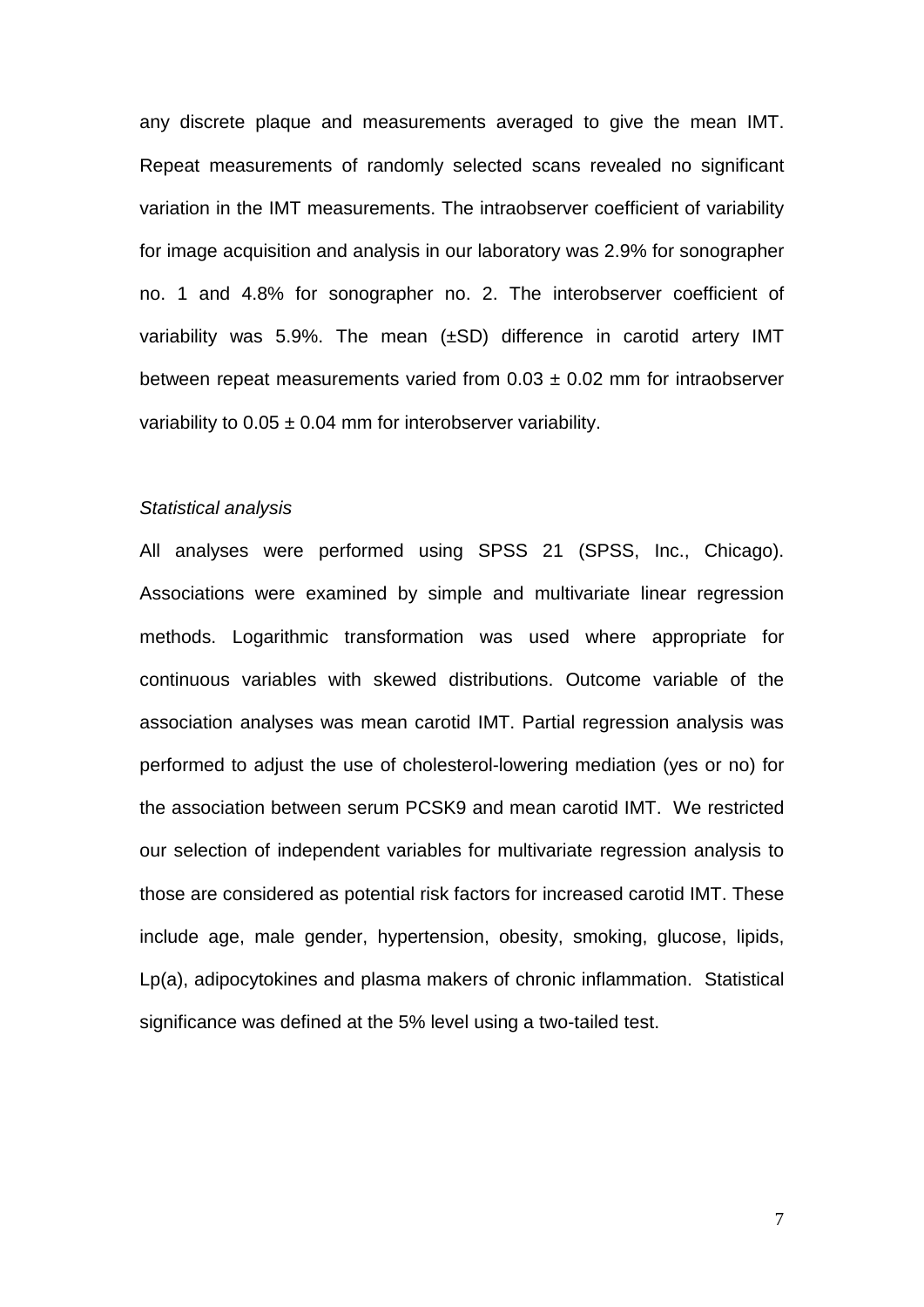## **Results**

The anthropometric, clinical and biochemical data of the 295 subjects are summarized in Table 1. The mean age was 53+13 yrs, with nearly equal number of men and women subjects. The prevalence of hypertension, smoking (current), diabetes, obesity and family history of CVD were 29%, 14%, 2.4%, 23% and 20%, respectively. About 6% of individuals (9 men and 10 women) were taking cholesterol-lowering (statin) mediation. Compared with women, men were more likely to have higher BMI ( $27+4$  kg/m<sup>2</sup> vs  $26+5$ kg/m<sup>2</sup>), plasma triglycerides (1.5+0.8 mmol/L vs 1.2+0.7 mmol/L), monocyte count  $(0.56+0.18 \times 109$ /L vs  $0.48+0.15 \times 10^{9}$ /L), and lower HDL-cholesterol (1.2+0.3 mmol/L vs 1.5+0.4 mmol/L) and adiponectin (9.2+5.1 mg/L vs 15.4+8.2 mg/L) levels (P<0.01 for all). Men also had significantly higher mean carotid IMT (0.73+0.15 mm vs 0.68+0.11 mm, P<0.01) and were more likely to have carotid focal plaques (33% vs 22%, P<0.05) compared with women. The above-mentioned results were consistent with data from the whole cohort participants as we previously reported (data not shown).

Table 2 shows the relationship of serum PCSK9 and mean carotid IMT with clinical and biochemical parameters in the subjects studied. In univariate analysis, serum PCSK9 concentration was positively (P<0.05 in all) associated with age (r=0.204), BMI (r=0.149), waist circumference (r=0.139), systolic blood pressures (r=0.116), glucose (r=0.211), insulin (r=0.178), HOMA score (r=0.195), plasma triglyceride (r=0.285), total cholesterol (r=0.241) and LDL-cholesterol concentrations (r=0.172). Serum PCSK9 concentration was also positively associated with mean carotid IMT (r=0.141,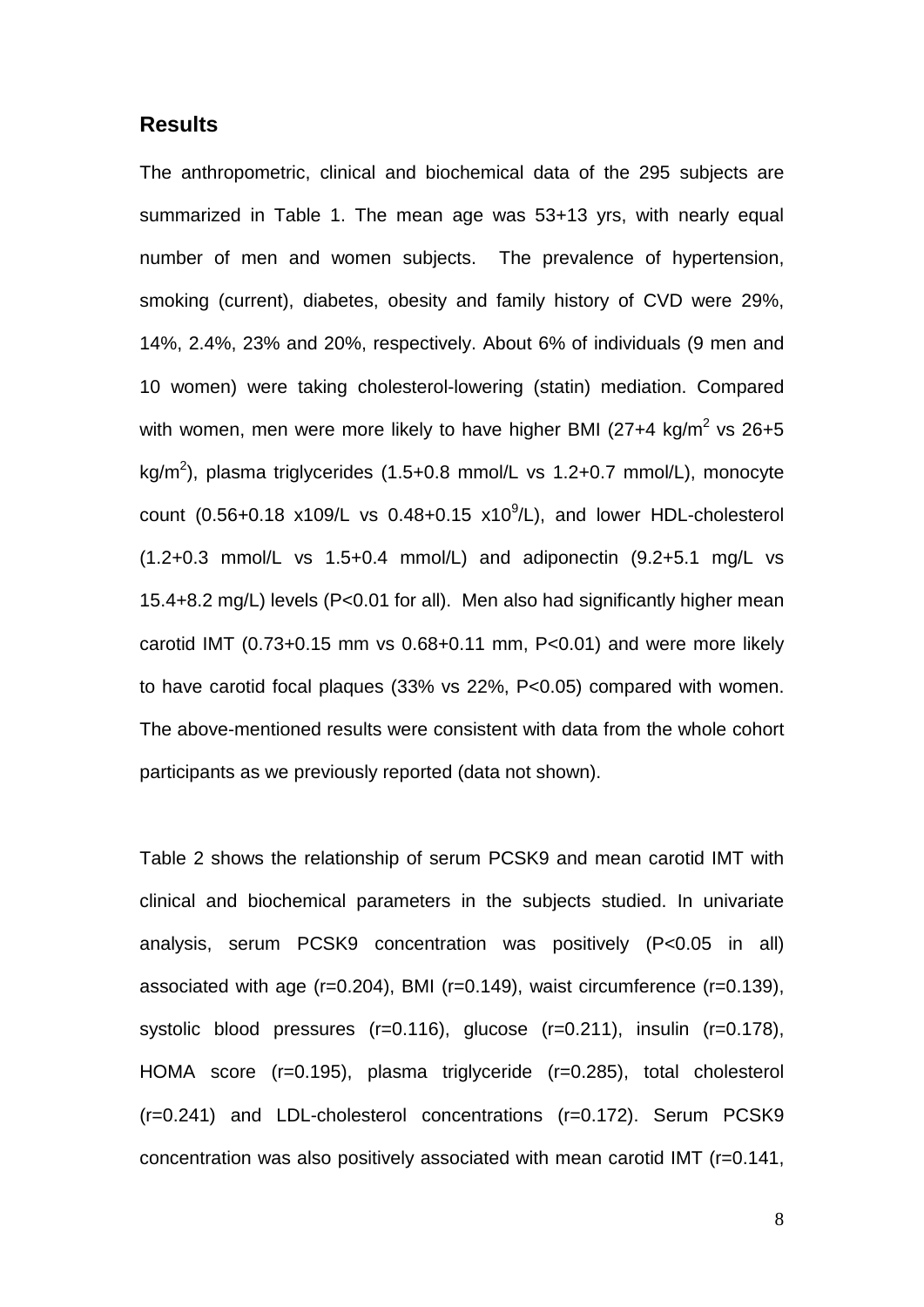P<0.05) (Figure 1). A similar association between serum PCSK9 concentration and mean carotid IMT was observed for men (r=0.165, P<0.05) and women (r=0.188, P<0.05). The association between serum PCSK9 concentration and mean carotid IMT remained significant after adjusting for cholesterol-lowering therapy (r=0.136, P<0.05). Exclusion of those 19 individuals who were taking cholesterol-lowering mediation from univariate analysis did not alter the abovementioned association with serum PCSK9 (data not shown). Likewise, mean carotid IMT was positively (P<0.05 for all) associated with age (r=0.664), BMI (r=0.168), waist circumference (r=0.285), systolic blood pressures (r=0.473), glucose (r=0.226), plasma triglycerides  $(r=0.213)$ , total cholesterol  $(r=0.254)$ , LDL-cholesterol  $(r=0.256)$ , Lp(a)  $(r=0.124)$ , interleukin-6 (r=0.168), monocyte count (r=0.126), and inversely with HDL-cholesterol (r=-0.113). Serum PCSK9 concentrations were not correlated (P>0.05 in all) with diastolic blood pressure, HDL-cholesterol, Lp(a), adiponectin, interleukin-6, hs-CRP, white cell and monocyte counts (P>0.05 for all). Also, no significant association was found between insulin, HOMA score, adiponectin, hs-CRP and white cell count with mean carotid IMT (P>0.05 for all).

In a multivariate regression analysis including male gender, hypertension, smoking status, HOMA score, obesity, cholesterol-lowering mediation and serum PCSK9 (Table 3 Model 1), only male gender, hypertension and serum PCSK9 remained significant predictors of mean carotid IMT (*P*<0.05 in all). Replacing hypertension with systolic blood pressure and obesity with BMI as continuous variables did not alter the results (data not shown). Elevated LDL-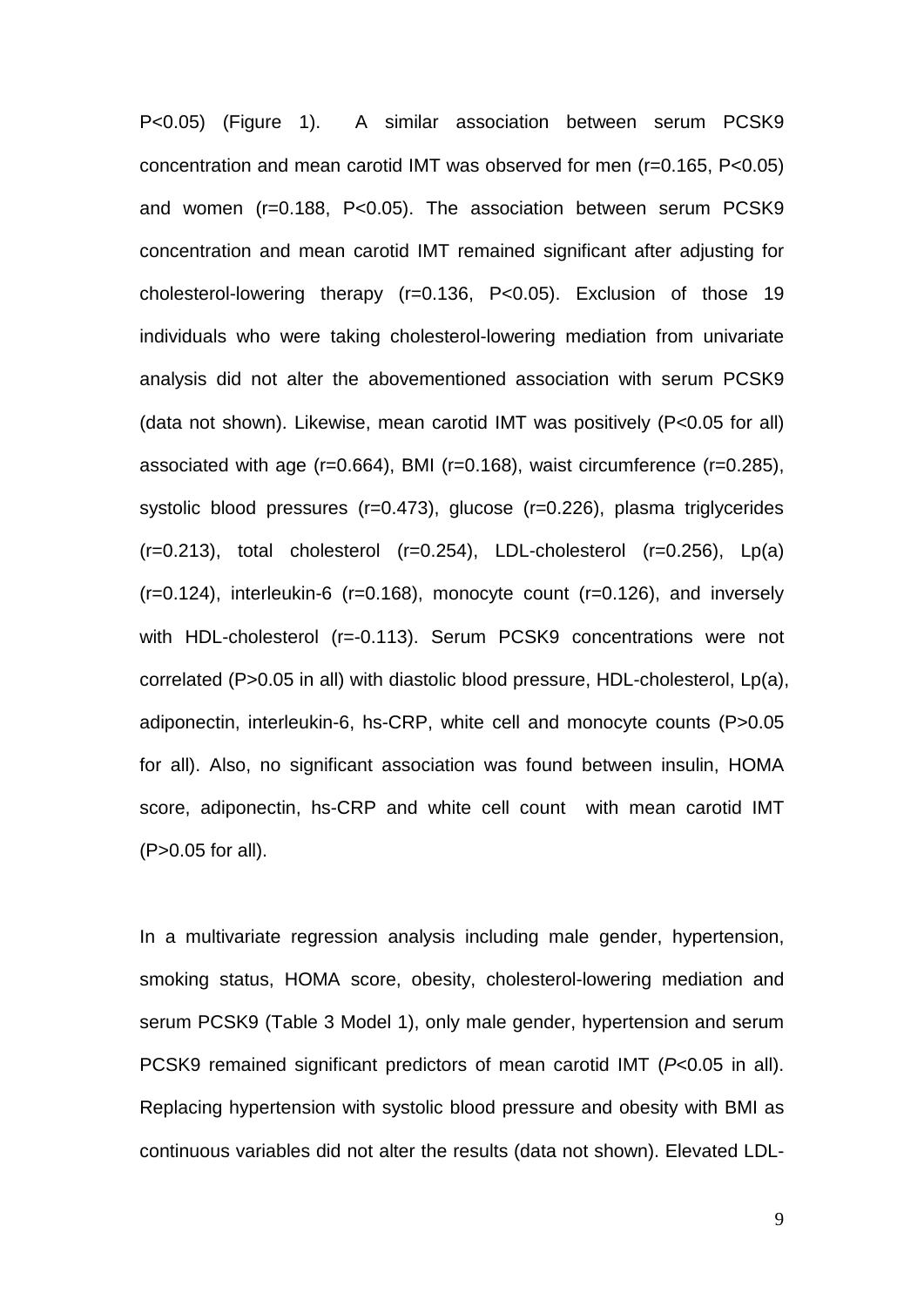cholesterol, but not plasma triglyceride or Lp(a) concentrations, was also a significant predictor of mean carotid IMT when adding into the model as an independent variable (Table 3 Model 2). Male gender, hypertension, serum PCSK9 and LDL-cholesterol remained significant predictors of mean carotid IMT after the inclusion of plasma IL-6 and monocyte count as additional variables (Table 3 Model 3). Serum PCSK9 concentration remained as a significant and independent predictor of mean carotid IMT even when those 19 individuals who were taking cholesterol-lowering mediation were excluded from multivariate analysis (Models 1 to 3). However, serum PCSK9 concentration was no longer an independent predictor of mean carotid IMT when adding age as a variable in the regression models (Models 1 to 3) (data not shown).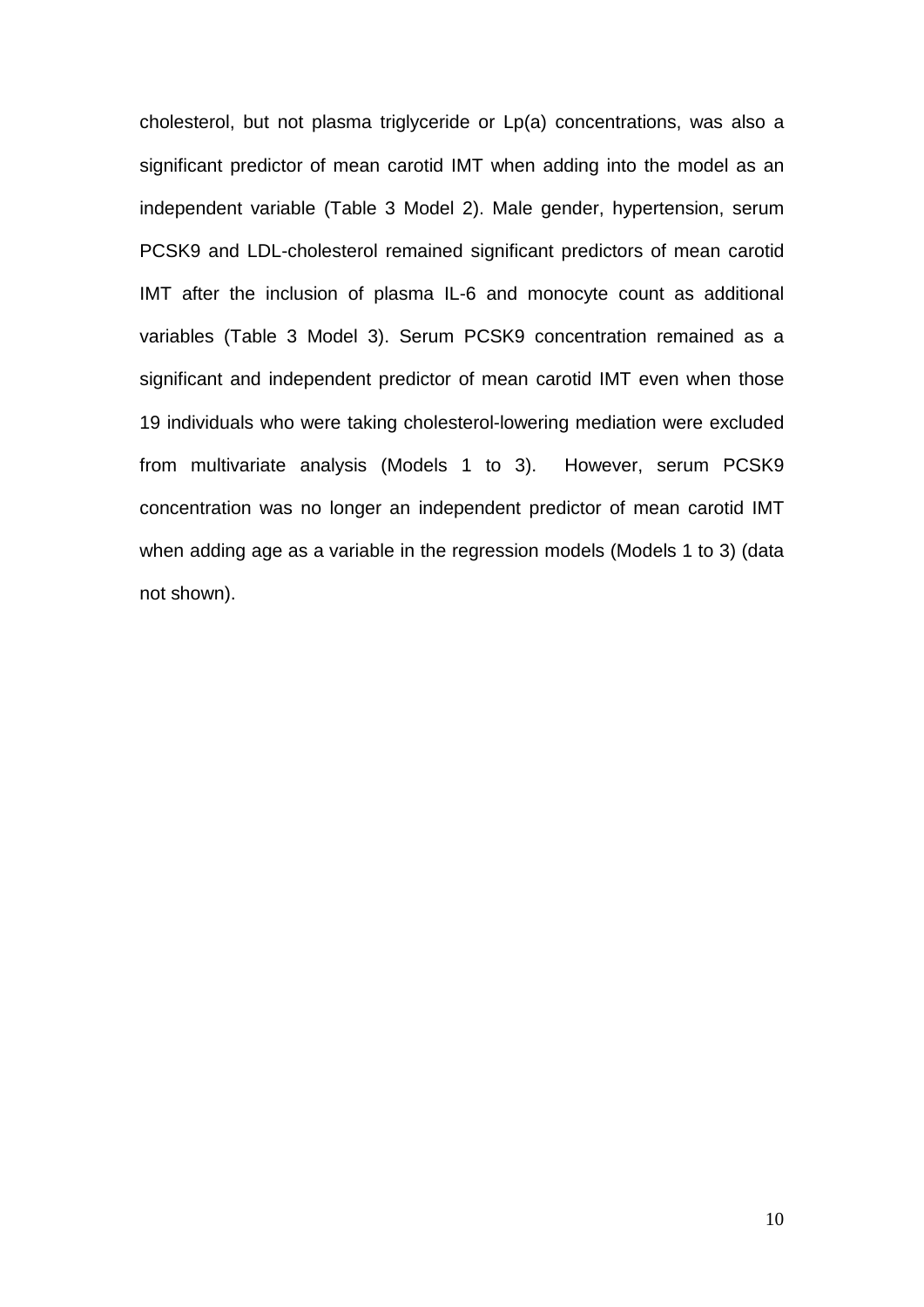## **DISSCUSSION**

Our major finding was that serum PCSK9 concentration was a significant predictor of carotid IMT in asymptomatic individuals from the community. This association was independent of traditional cardiovascular risk factors including gender, hypertension, smoking, obesity, LDL-cholesterol, triglycerides, Lp(a) and plasma markers of inflammation.

Few studies have examined the association between serum PCSK9 concentration and carotid IMT. Lee et al reported, in 126 hypertensive Korean patients, that serum PCSK9 was associated with carotid IMT independent of age, the lipid profile and other traditional CV risk factors [14]. A similar finding was also observed by Huijgen et al in 112 Dutch healthy individuals recruited from the community [15]. We have extended previous reports by examining the association between serum PCSK9 and carotid IMT in a larger community-based population from Western Australia. We also explored its role as an independent marker from traditional markers, including lipid profile, Lp(a) and inflammatory markers.

It is now well recognized that PCSK9 plays a key role in atherogenesis. Its effects on the development of atherosclerosis are mainly mediated via degradation of hepatic *LDLR*, which impairs the catabolism of LDL and subsequently causes hypercholesterolaemia [5]. Consistent with this, we previously reported that plasma PCSK9 concentration was inversely associated with the catabolism of LDL [16]. Our recent data also suggest a regulatory role for PCSK9 on the catabolism of triglyceride-rich lipoproteins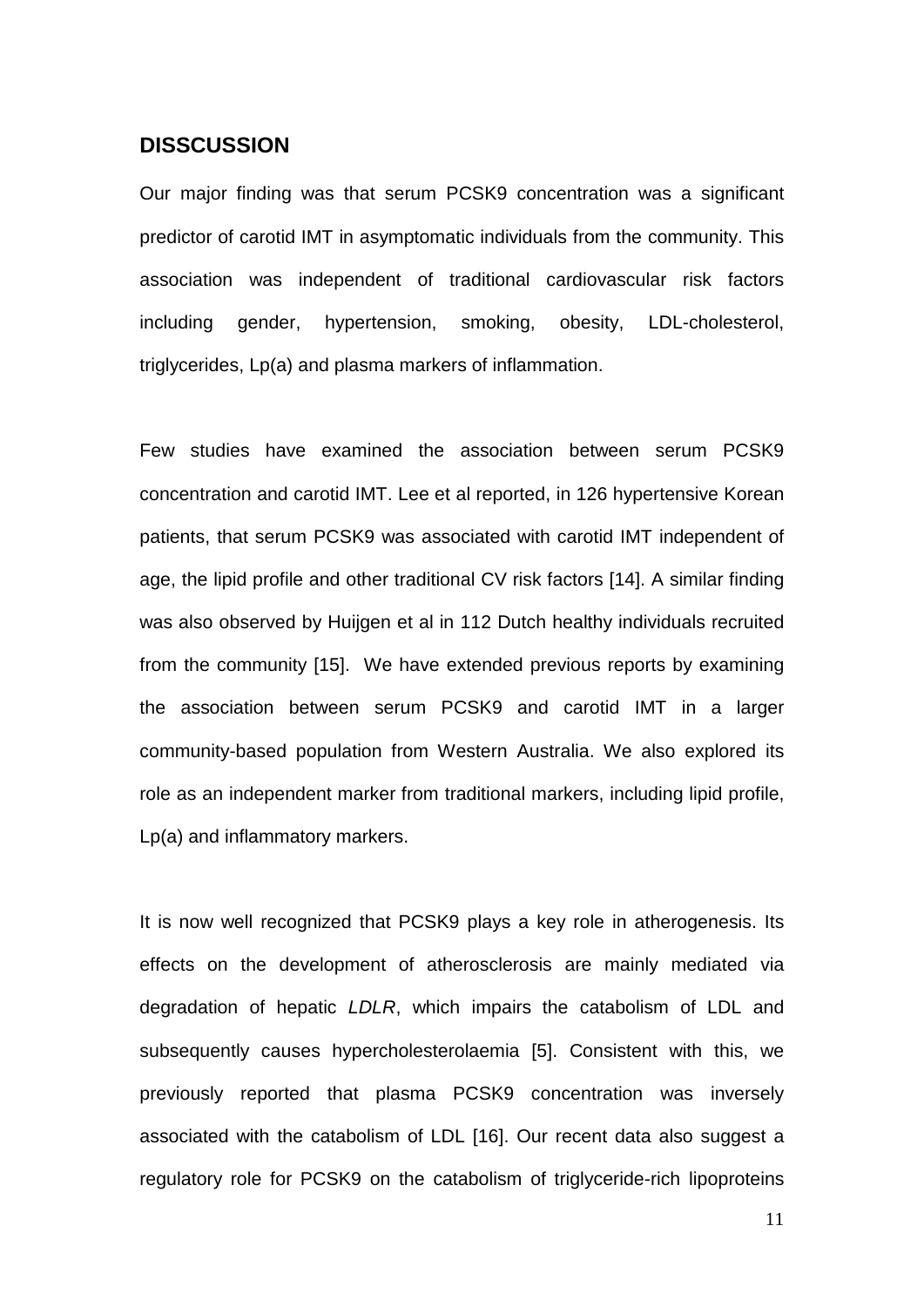[17]. Consistent with this, we found that plasma PCSK9 concentration was associated with plasma triglyceride, total cholesterol and LDL-cholesterol concentrations. The significant association between plasma PCSK9 concentration and markers of insulin resistance, such as fasting glucose, insulin and HOMA score, implies the potential role of insulin in PCSK9 regulation with animal studies showing that insulin-mediated activation of SREBP-1c (sterol regulatory element-binding protein 1-c) induces the expression of PCSK9 mRNA (18). Our data also show that serum PCSK9 was a significant predictor of carotid IMT, independent of plasma LDLcholesterol, triglyceride concentrations and other traditional CV risk factors (Table 3, Models 1 and 2). This suggests an additive contribution of PCSK9 to subclinical atherosclerosis in this population. Although neither plasma triglyceride nor lipoprotein(a) were independent predictors of carotid IMT in this study, the cumulative effect of all these atherogenic lipids and lipoproteins is most likely to impact on progression of carotid atherosclerosis over time.

Our earlier reports found that carotid IMT was positively associated with hs-CRP, IL-6, monocyte and white cell counts in the whole CUDAS population [12]. Since PCSK9 overexpression has been shown to regulate genes involved in inflammation [8], the impact of PCSK9 on carotid IMT may involve mechanisms relating to inflammatory pathways. In this study, we also found that plasma IL-6 concentration and monocyte count were associated with cartoid IMT. However, serum hs-CRP and white cell count were not found to be associated with carotid IMT. The lack of significant associations may reflect lack of statistical power in our current sample size. Interestingly, we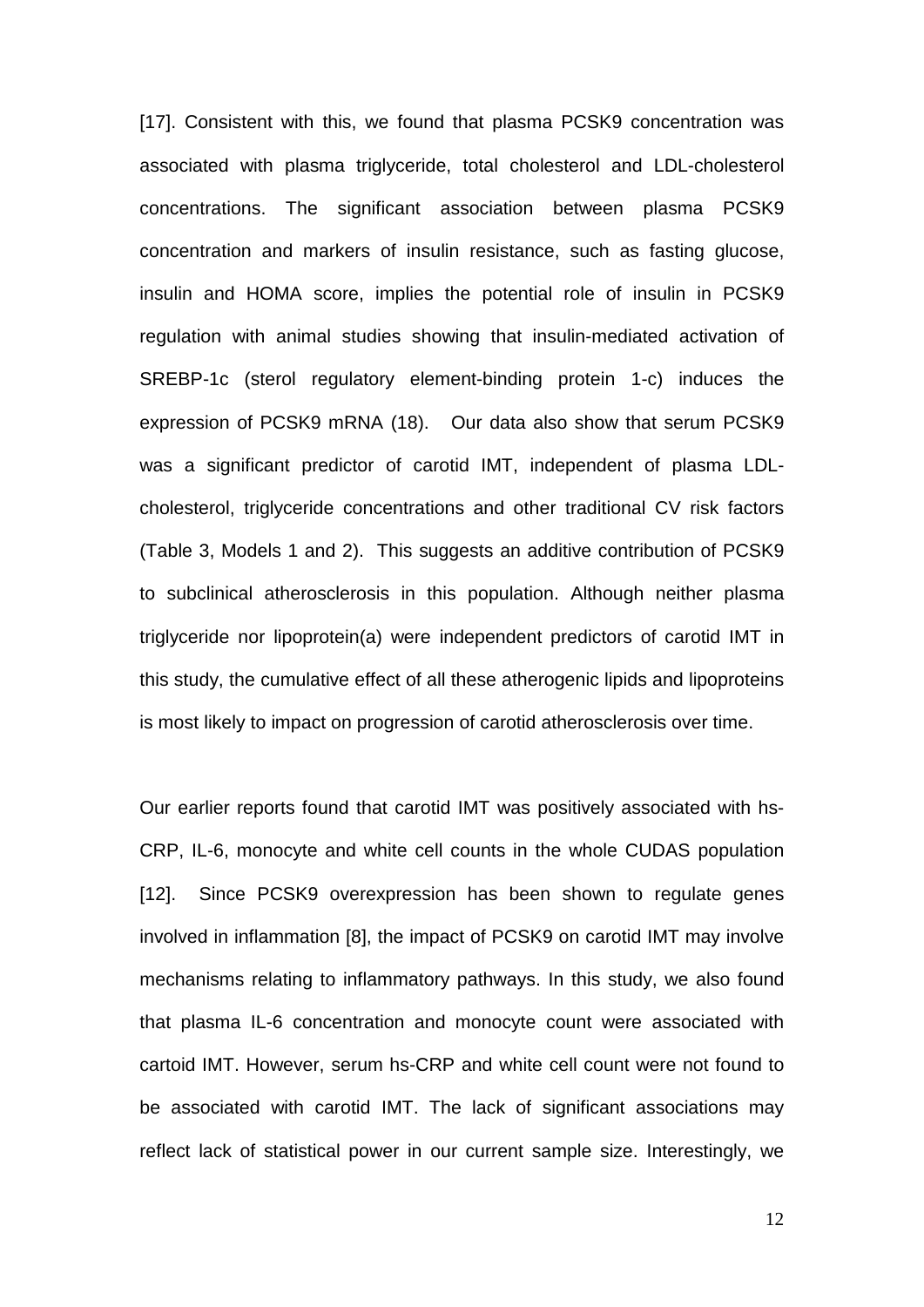found that serum PCSK9 concentration remained a significant predictor after adjustment for IL-6, monocyte count, lipid profile and other traditional CV risk factors (Table 3, Model 3). This suggests that PCSK9 may have a role in early pathogenesis of atherosclerosis. Measurements of markers of endothelial damage (e.g. ICAM-1, VCAM-1 and von Willebrand factor), other adipocytokines (e.g. TNF-α) and other inflammatory makers (monocyte chemoattractant protein-1 and serum amyloid A) may further help to elucidate the association between PCSK9 and carotid IMT.

Contrary to the study by Huijgen et al [15], we found that the significant association between PCSK9 and carotid IMT was attenuated by age. Compared with the former study, our participants were older (41+8 yrs vs 53+13 yrs). It is possible that increasing age overrides the impact of PCSK9 on carotid IMT; this would have diminished the strength of the association between PCSK9 concentration and carotid IMT seen in our participants. However, this requires further investigation.

This study does have limitations. We only employed a surrogate estimate of atherosclerosis, nevertheless carotid IMT is a predictor of future cardiovascular events. The cross-sectional nature of the design does not allow causal inferences to be drawn. Hence, our results should be viewed with caution. However, two recent clinical trials support the role of PCSK9 on atherosclerosis showing about 50% relative reductions in cardiovascular events with PCSK9 inhibition over 12-18 months in a range of patient populations [19, 20]. The use of cholesterol-lowering mediation (statin) is well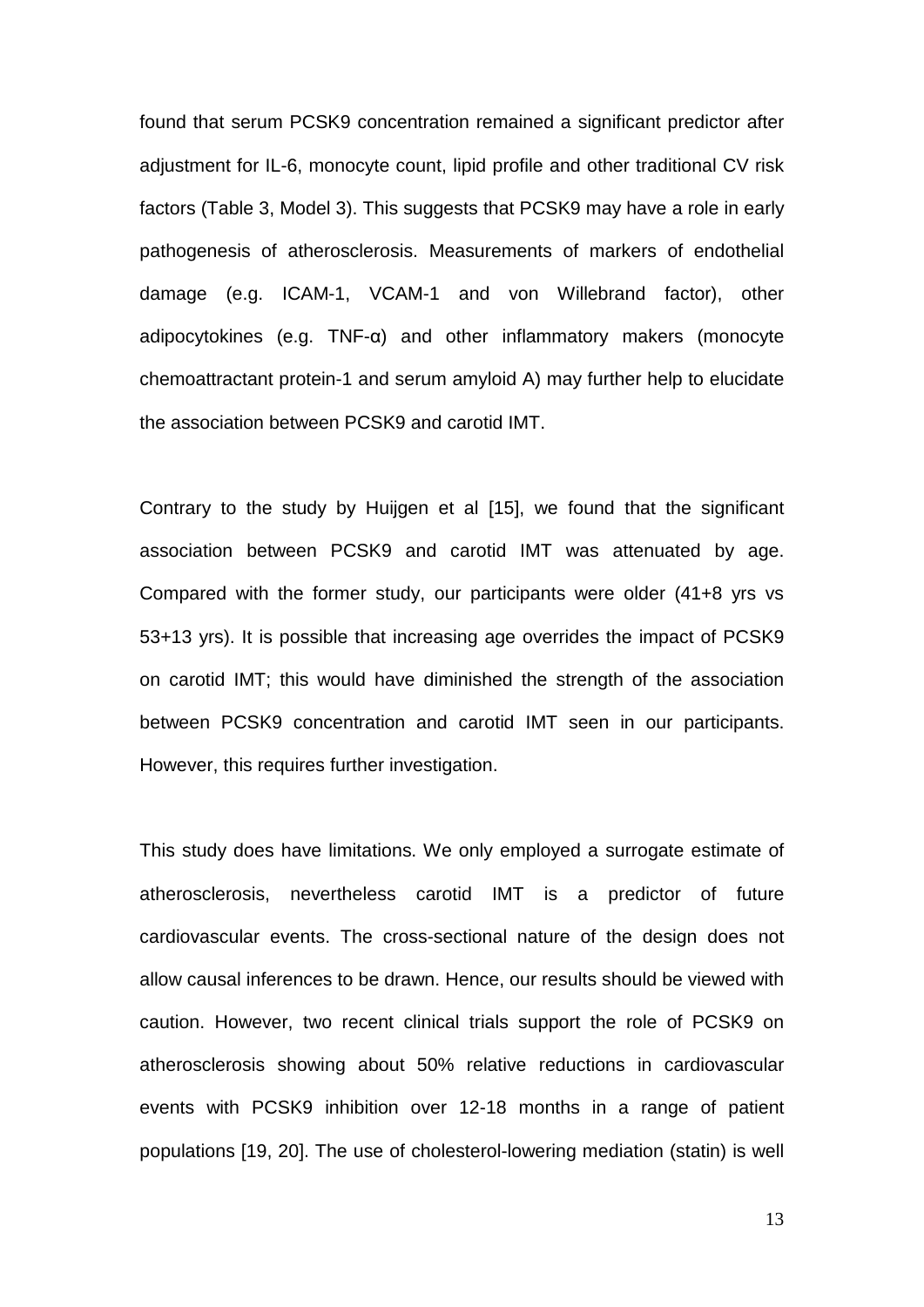known to affect PCSK9 levels. However, only 6% of our subjects were on cholesterol-lowering mediation. Moreover, exclusion of these individuals from statistical analysis did not alter our principal findings. Our assay of PCSK9 did not differentiate intact and the truncated form of PCSK9 (such as furincleaved PCSK9). Hence, more specific methods to quantify these may help to clarify their roles contributing to atherosclerosis.

In conclusion, in this cross-sectional study serum levels of PCSK9 were related to subclinical carotid atherosclerosis, independent of traditional risk factors and other inflammatory markers. Whether PCSK9 inhibition improves clinical outcomes remains to be fully demonstrated in long-term clinical endpoint trials. This is being addressed in several ongoing clinical trials to evaluate the effect of PCSK9 monoclonal antibody for the prevention of cardiovascular events in high risk patients.

## ACKNOWLEDGEMENTS

This study was supported by research grants from the National Health and Medical Research Council (NHMRC) and Royal Perth Hospital Medical Research Foundation. DCC is a Career Development Fellow of the NHMRC. PHRB is a NHMRC Senior Research Fellow.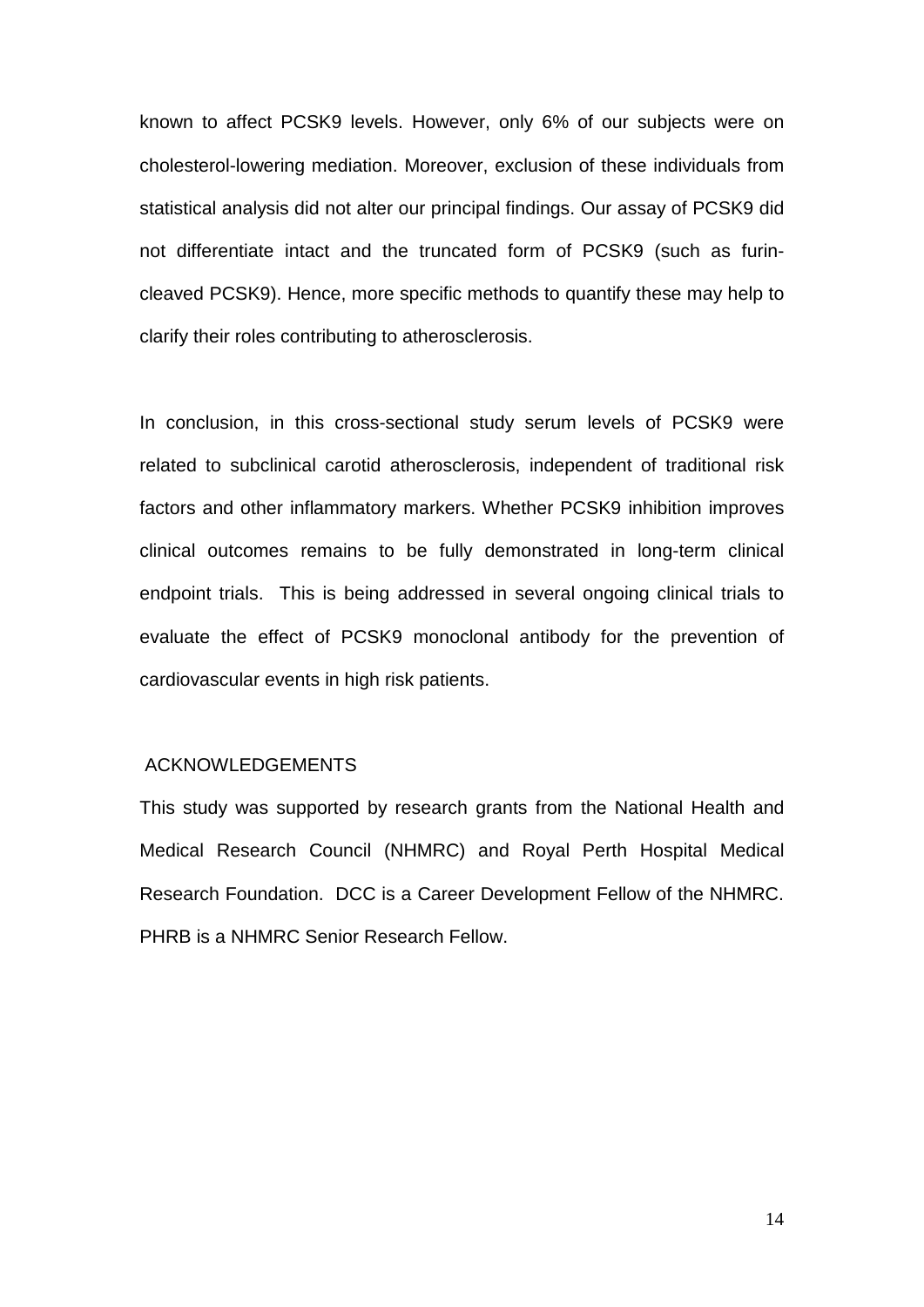### **REFERENCES:**

- 1. Ross R. Atherosclerosis: an inflammatory disease. N Engl J Med 1999; 340: 115–26.
- 2. Kuller LH, Shemanski L, Psaty BM, Borhani NO, Gardin J, Haan MN, et al. Subclinical disease as an independent risk factor for cardiovascular disease. Circulation 1995; 92: 720–6.
- 3. Psaty BM, Furberg CD, Kuller LH, Bild DE, Rautaharju PM, Polak JF, Bovill E, Gottdiener JS. Traditional risk factors and subclinical disease measures as predictors of first myocardial infarction in older adults: the Cardiovascular Health Study. Arch Intern Med 1999; 159: 1339–47.
- 4. Seidah NG, Awan Z, Chrétien M, Mbikay M. PCSK9: A key modulator of cardiovascular health. Circ Res 2014; 114: 1022-36.
- 5. Lambert G, Charlton F, Rye KA, Piper DE. Molecular basis of PCSK9 function. Atherosclerosis 2009; 203: 1-7
- 6. Abifadel M, Varret M, Rabes JP, Allard D, Ouguerram K, Devillers M et al. Mutations in PCSK9 cause autosomal dominant hypercholesterolemia. Nat Genet 2003; 34: 154-6.
- 7. Cohen JC, Boerwinkle E, Mosley TH, Hobbs HH. Sequence Variations in PCSK9, Low LDL, and Protection against Coronary Heart Disease. N Engl J Med 2006; 354: 1264–72.
- 8. Urban D, Pöss J, Böhm M, Laufs U. Targeting the proprotein convertase subtilisin/kexin type 9 for the treatment of dyslipidemia and atherosclerosis. J Am Coll Cardiol 2013; 62:1401-8.
	- 9. Chambless LE, Heiss G, Folsom AR, Rosamond W, Szklo M, Sharrett AR, et al. Association of coronary heart disease incidence with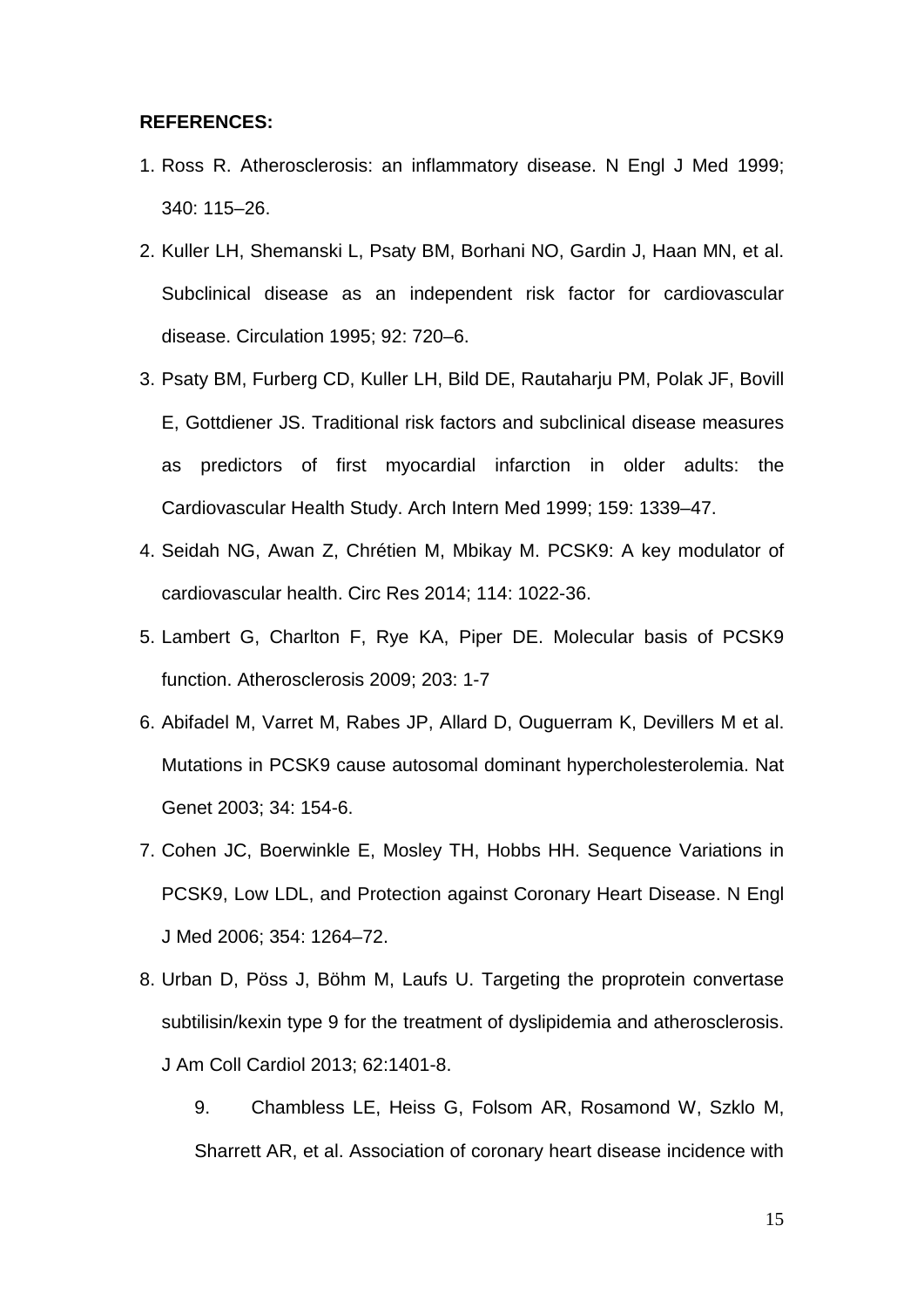carotid arterial wall thickness and major risk factors: the Atherosclerosis Risk in Communities (ARIC) Study, 1987–1993. Am J Epidemiol 1997;146: 483–94.

- 10.Grobbee DE, Bots ML. Carotid artery intima-media thickness as an indicator of generalized atherosclerosis. J Intern Med. 1994; 236: 567– 573.
- 11.O'Leary DH, Polak JF, Kronmal RA, Manolio TA, Burke GL, Wolfson SK Jr. Carotid-artery intima and media thickness as a risk factor for myocardial infarction and stroke in older adults. Cardiovascular Health Study Collaborative Research Group. N Engl J Med. 1999; 340: 14–22.
- 12.Chapman CM, Beilby JP, McQuillan BM, Thompson PL, Hung J. Monocyte count, but not C-reactive protein or interleukin-6, is an independent risk marker for subclinical carotid atherosclerosis. Stroke 2004;35:1619-24.
- 13.McQuillan BM, Beilby JP, Nidorf M, Thompson PL, Hung J. Hyperhomocysteinemia but not the C677T mutation of the methylenetetrahydrofolate reductase is an independent risk determinant of carotid wall thickening. The Perth Carotid Ultrasound Disease Assessment Study (CUDAS). Circulation 1999; 99: 2383–8.
- 14.Lee CJ, Lee YH, Park SW, Kim KJ, Park S, Youn JC, Lee SH, Kang SM, Jang Y. Association of serum proprotein convertase subtilisin/kexin type 9 with carotid intima media thickness in hypertensive subjects. Metabolism 2013; 62: 845-50.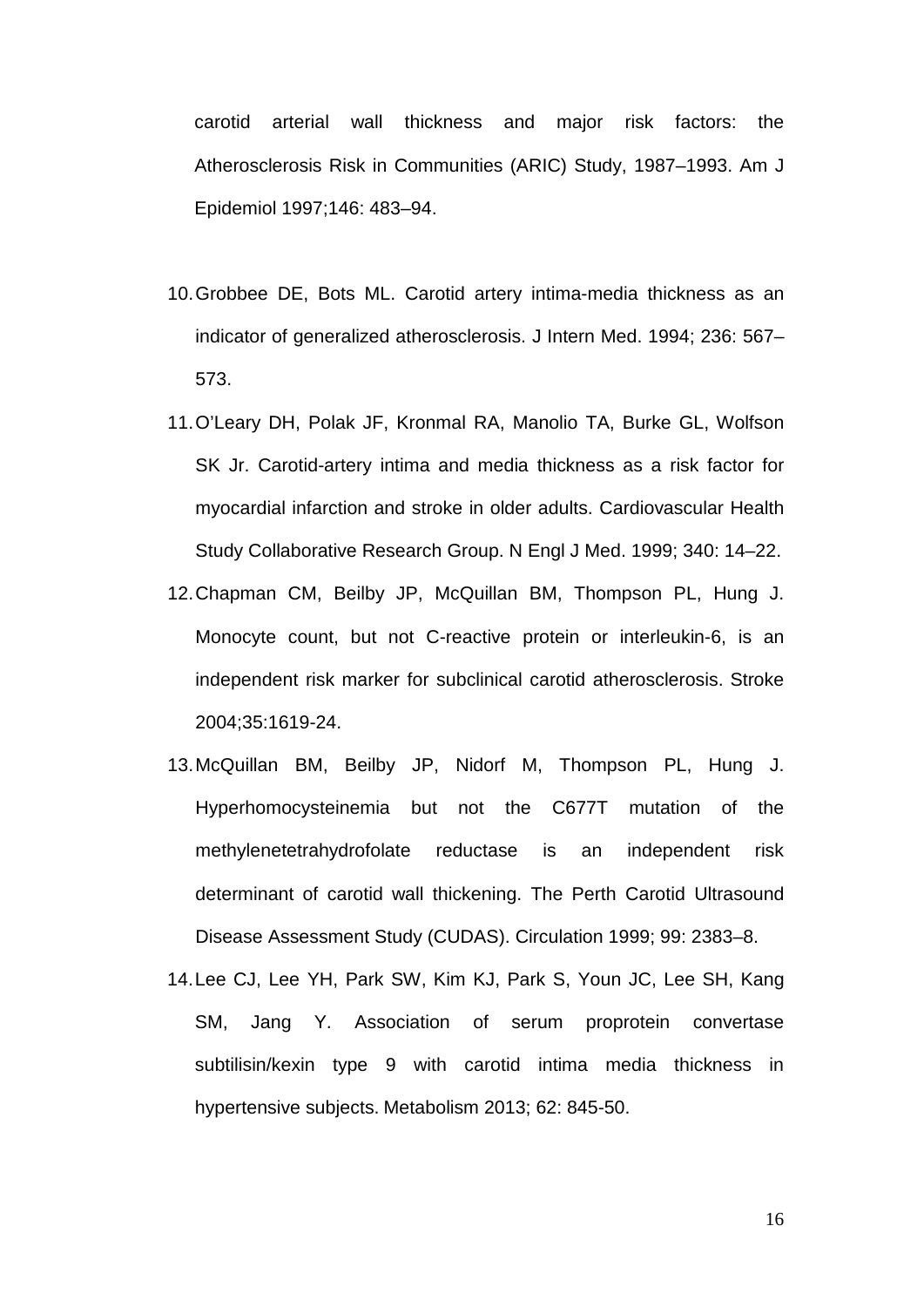- 15.Huijgen R, FouchierSW, Denoun M, Hutten BA, Vissers MN, Lambert G, Kastelein JJP. Plasma levels of PCSK9 and phenotypic variability in familial hypercholesterolemia. J Lipid Res 2012; 53: 979–83.
- 16.Chan DC, Lambert G, Barrett PHR, Rye KA, Ooi EMM, Watts GF. Plasma proprotein convertase subtilisin/kexin type 9: a marker of LDLapolipoprotein B-100 catabolism? Clin Chem 2009; 55: 2049-52.
- 17.Chan DC, Wong ATY, Pang J, Barrett PHR, Watts GF. Interrelationships between proprotein convertase subtilisin/kexin type 9, apolipoprotein C-III and plasma apolipoprotein B-48 transport in obese subjects: a stable isotope study in the postprandial state. Clin Sci 2015; 128: 379-85.
- 18.Costet P, Cariou B, Lambert G, Lalanne F, Lardeux B, Jarnoux AL, et al. Hepatic PCSK9 expression is regulated by nutritional status via insulin and sterol regulatory element-binding protein 1c. J Biol Chem. 2006; 281: 6211-6218.
- 19.Robinson JG, Farnier M, Krempf M, Bergeron J, Luc G, Averna M, et al. Efficacy and safety of alirocumab in reducing lipids and cardiovascular events. N Engl J Med 2015; 372: 1489-99.
- 20. Sabatine MS, Giugliano RP, Wiviott SD, Raal FJ, Blom DJ, Robinson J et al. Efficacy and safety of evolocumab in reducing lipids and cardiovascular events. N Engl J Med 2015; 372: 1500-9.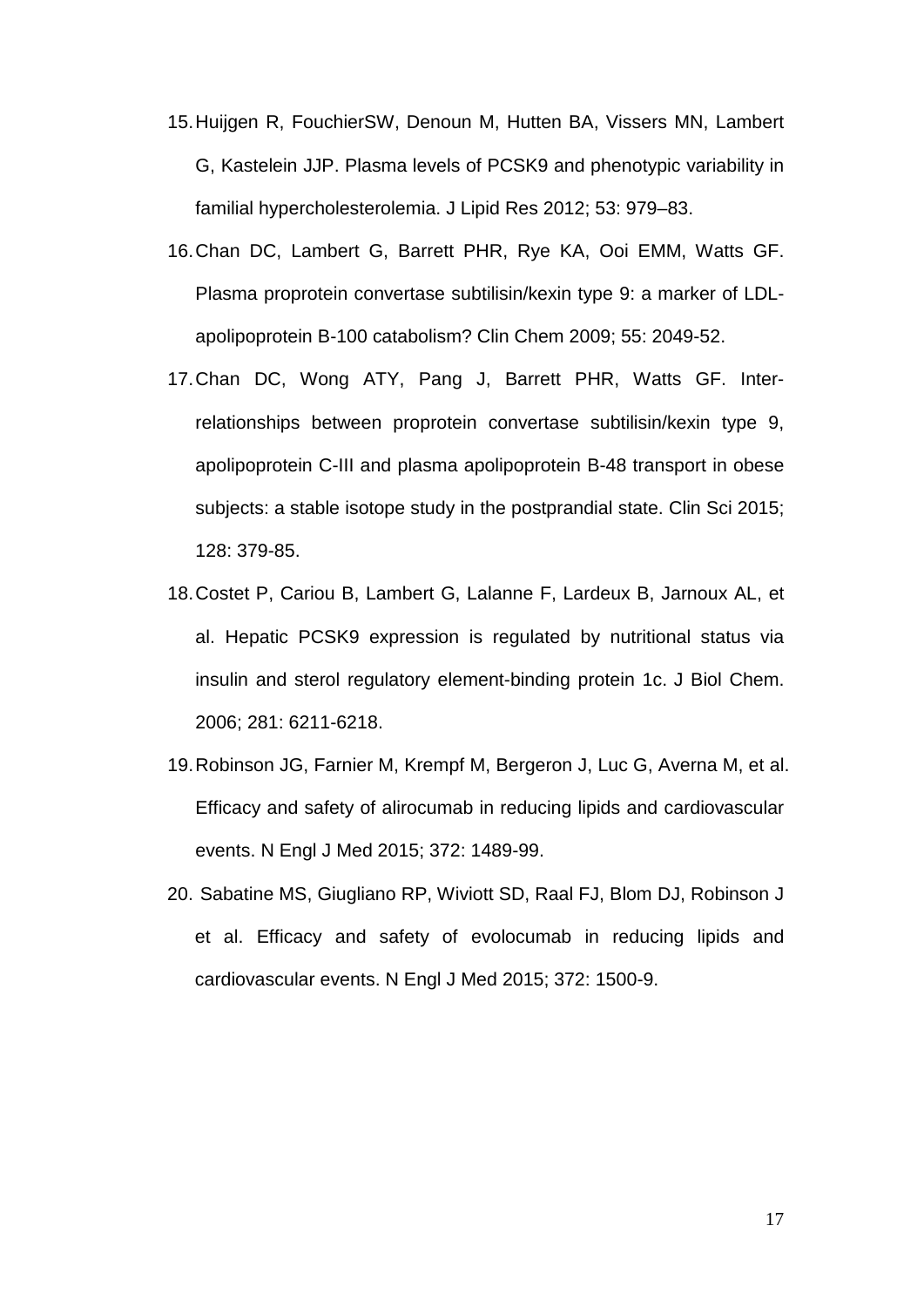|                                  | Mean $\pm$ SD   | Range         |
|----------------------------------|-----------------|---------------|
| Age (Yr)                         | $53 \pm 13$     | 28-77         |
| Male gender (n, %)               | 151(51)         |               |
| BMI (kg / $m^2$ )                | $27 \pm 4$      | $17 - 41$     |
| Waist circumference (cm)         | $86 \pm 13$     | 58-122        |
| Systolic blood pressure (mm Hg)  | $127 \pm 18$    | 85-190        |
| Diastolic blood pressure (mm Hg) | $79 \pm 11$     | 50-114        |
| Hypertension (n, %)              | 85 (29)         |               |
| Current smoking (n, %)           | 42 (14)         |               |
| Diabetes (n, %)                  | 7(2.4)          |               |
| Obesity (n, %)                   | 68 (23)         |               |
| Family history CHD (n, %)        | 58 (20)         |               |
| Glucose (mmol/L)                 | $5.6 \pm 1.4$   | $3.6 - 22$    |
| Insulin (mU/L)                   | $44 \pm 32$     | 2.0-197       |
| <b>HOMA</b> score                | $11 \pm 10$     | $0.3 - 92$    |
| Triglycerides (mmol/L)           | $1.3 \pm 0.7$   | $0.4 - 4.4$   |
| Total Cholesterol (mmol/L)       | $5.5 \pm 1.0$   | $3.3 - 8.6$   |
| HDL-cholesterol (mmol/L)         | $1.3 \pm 0.4$   | $0.6 - 3.1$   |
| LDL-cholesterol (mmol/L)         | $3.6 \pm 0.9$   | $1.6 - 6.4$   |
| $Lp(a)$ (mg/dL)                  | $25 \pm 32$     | $2 - 157$     |
| PCSK9 (mg/L)                     | $265 \pm 84$    | 83-529        |
| Adiponectin (mg/L)               | $12 \pm 7.5$    | $1.1 - 51$    |
| Interleukin-6 (µg/L)             | $4.0 \pm 2.3$   | $1.6 - 24$    |
| hsCRP (mg/L)                     | $3.3 \pm 3.8$   | $1.0 - 26$    |
| White cell count $(x10^9/L)$     | $6.4 \pm 1.6$   | $3.3 - 13.3$  |
| Monocyte $(x10^9/L)$             | $0.52 \pm 0.17$ | $0.10 - 1.2$  |
| Mean carotid IMT (mm)            | $0.71 \pm 0.13$ | $0.44 - 1.13$ |
| Max carotid IMT (mm)             | $0.84 \pm 0.16$ | $0.51 - 1.56$ |
| Presence of focal plaque (n, %)  | 82 (28)         |               |

|                  |  |  | Table 1. Clinical, biochemical and lipoprotein kinetic characteristics of |  |
|------------------|--|--|---------------------------------------------------------------------------|--|
| the 295 subjects |  |  |                                                                           |  |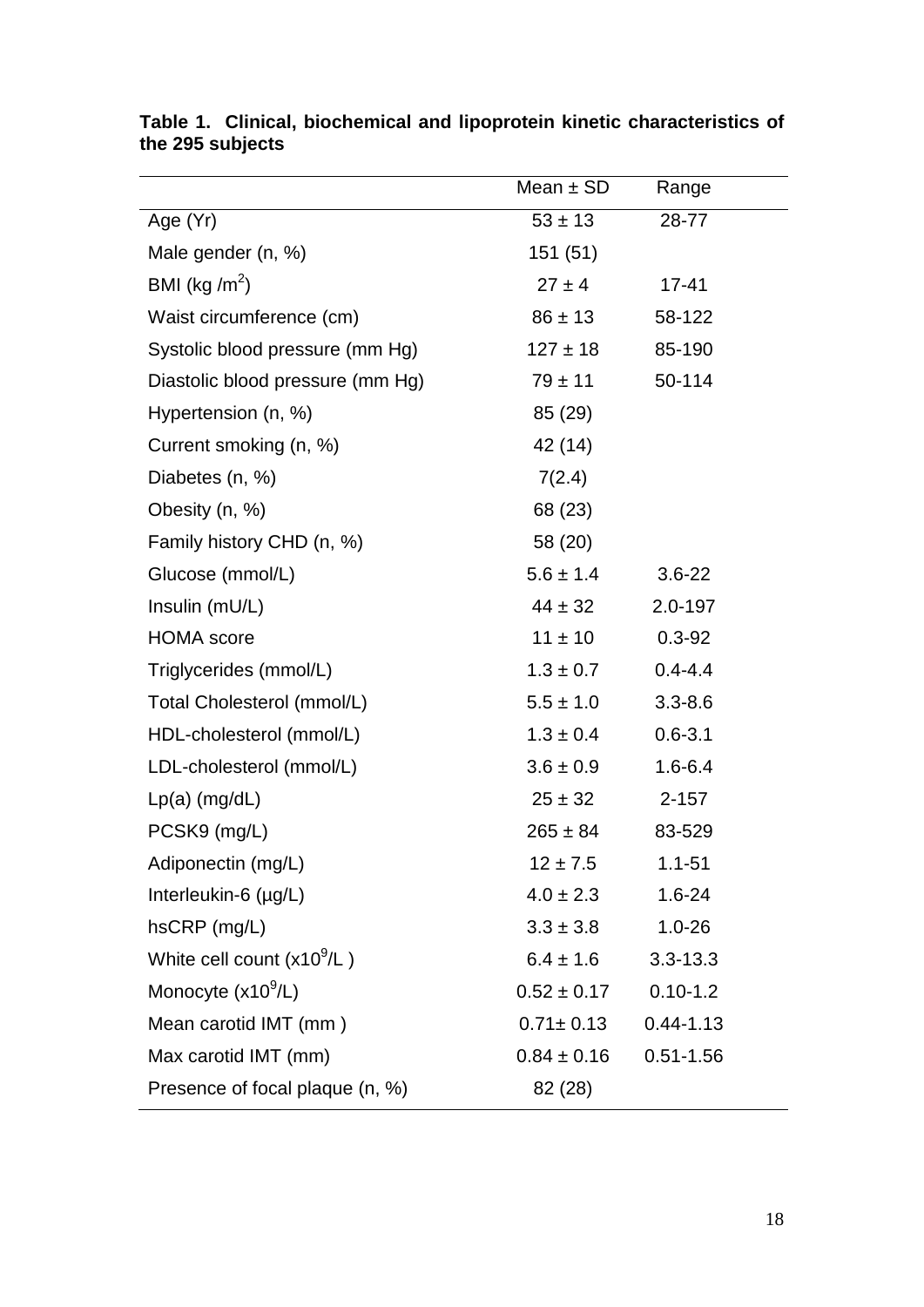|                                  | PCSK9      | Mean carotid IMT |
|----------------------------------|------------|------------------|
| Age (yr)                         | $0.204**$  | $0.664**$        |
| BMI (kg /m <sup>2</sup> )        | $0.149*$   | $0.168**$        |
| Waist circumference (cm)         | $0.139*$   | $0.285**$        |
| Glucose (mmol/L)                 | $0.211***$ | $0.226**$        |
| Insulin (mU/L)                   | $0.178**$  | 0.006            |
| <b>HOMA</b> score                | $0.195*$   | 0.056            |
| Systolic blood pressure (mm Hg)  | $0.116*$   | $0.473**$        |
| Diastolic blood pressure (mm Hg) | 0.100      | $0.273**$        |
| Triglycerides (mmol/L)           | $0.285**$  | $0.213**$        |
| Total Cholesterol (mmol/L)       | $0.241**$  | $0.254**$        |
| HDL-cholesterol (mmol/L)         | $-0.017$   | $-0.113*$        |
| LDL-cholesterol (mmol/L)         | $0.172**$  | $0.256**$        |
| $Lp(a)$ (mg/dL)                  | $-0.038$   | $0.124*$         |
| Adiponectin (mg/L)               | 0.024      | 0.087            |
| Interleukin-6 (µg/L)             | 0.043      | $0.169**$        |
| $hSCRP$ ( $mg/L$ )               | 0.014      | 0.076            |
| White cell count $(x10^9/L)$     | $-0.035$   | 0.035            |
| Monocyte $(x10^9/L)$             | 0.058      | $0.126*$         |
| PCSK9 (mg/L)                     |            | $0.141*$         |
| Mean carotid IMT (mm)            | $0.141*$   |                  |
| Max carotid IMT (mm)             | $0.149*$   | 0.966**          |

**Table 2. Associations (Pearson correlation coefficients) of serum PCSK9 and mean carotid IMT with clinical and biochemical parameters in the subjects studied**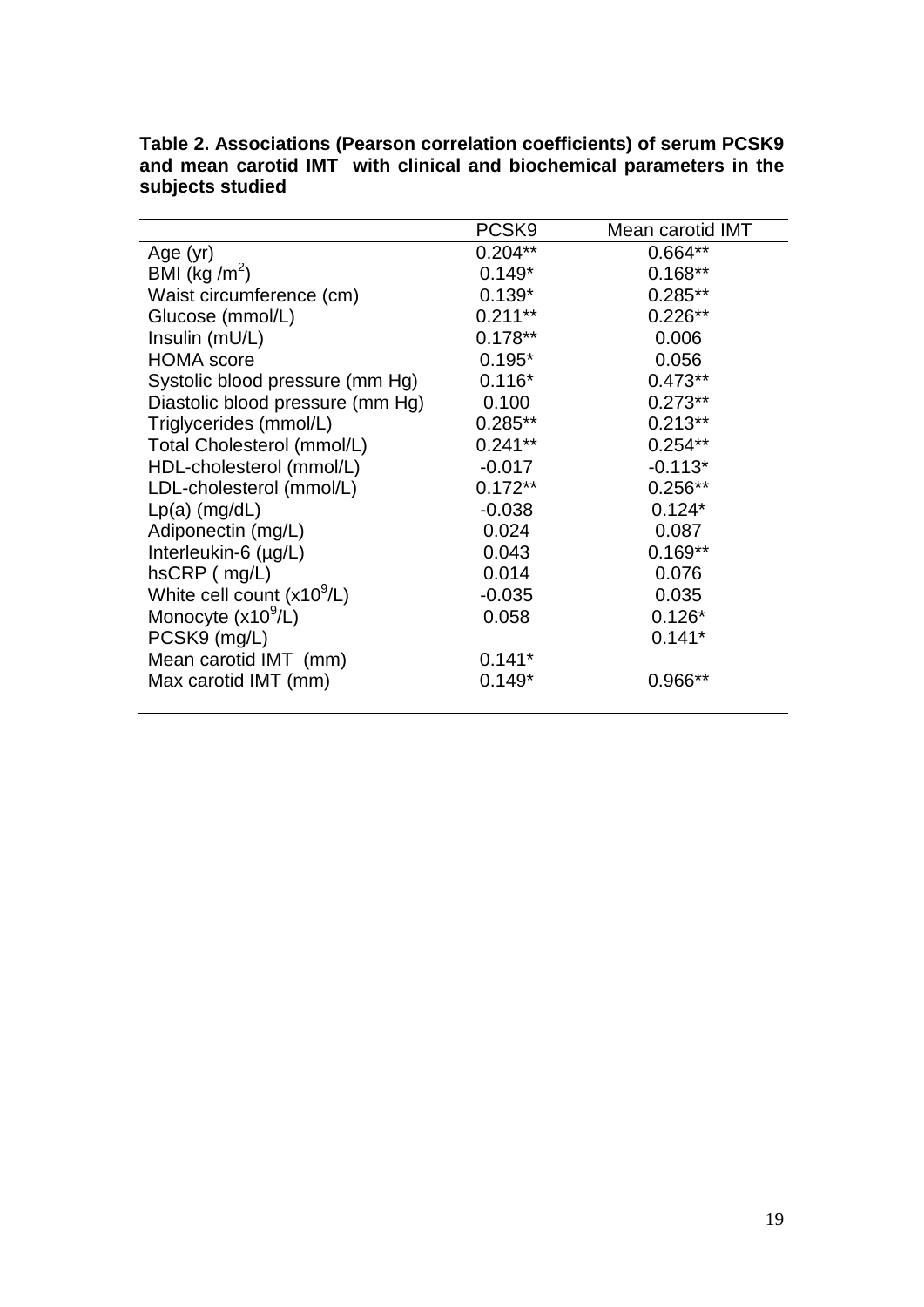| <b>Predictor</b>                | <b>Regression</b> | <b>Standard</b> |                |
|---------------------------------|-------------------|-----------------|----------------|
| variable                        | coefficient       | Error           | <b>P-value</b> |
| Model 1*                        |                   |                 |                |
| Male gender                     | 0.188             | 0.015           | 0.001          |
| Hypertension (yes or no)        | 0.164             | 0.017           | 0.005          |
| PCSK9 (mg/L)                    | 0.148             | 0.055           | 0.011          |
| Adjusted $R^2$ =10%, P<0.001    |                   |                 |                |
|                                 |                   |                 |                |
| Model 2 <sup>*</sup>            |                   |                 |                |
| Male gender                     | 0.152             | 0.015           | 0.007          |
| Hypertension (yes or no)        | 0.166             | 0.016           | 0.006          |
| PCSK9 (mg/L)                    | 0.112             | 0.050           | 0.041          |
| LDL-cholesterol (mmol/L)        | 0.171             | 0.009           | 0.004          |
| Adjusted $R^2 = 13\%$ , P<0.001 |                   |                 |                |
|                                 |                   |                 |                |
| Model 3*                        |                   |                 |                |
| Male gender                     | 0.158             | 0.015           | 0.006          |
| Hypertension (yes or no)        | 0.151             | 0.017           | 0.008          |
| PCSK9 (mg/L)                    | 0.119             | 0.054           | 0.042          |
| LDL-cholesterol (mmol/L)        | 0.155             | 0.009           | 0.009          |
| Adjusted $R^2 = 14\%$ , P<0.001 |                   |                 |                |
|                                 |                   |                 |                |

**Table 3. Multivariate regression model showing gender, hypertension, PCSK9 and LDL-cholesterol as predictors of mean carotid IMT** 

\*Additional variables

- Model 1: Current smoking (yes or no), HOMA score, obesity (yes or no), cholesterol-lowering medication (yes or no)
- Model 2: Current smoking (yes or no), HOMA score, obesity (yes or no), plasma triglyceride and Lp(a) concentration
- Model 3: Current smoking (yes or no), HOMA score, obesity (yes or no), plasma triglyceride and Lp(a) concentration, interleukin-6 and monocyte count

\_\_\_\_\_\_\_\_\_\_\_\_\_\_\_\_\_\_\_\_\_\_\_\_\_\_\_\_\_\_\_\_\_\_\_\_\_\_\_\_\_\_\_\_\_\_\_\_\_\_\_\_\_\_\_\_\_\_